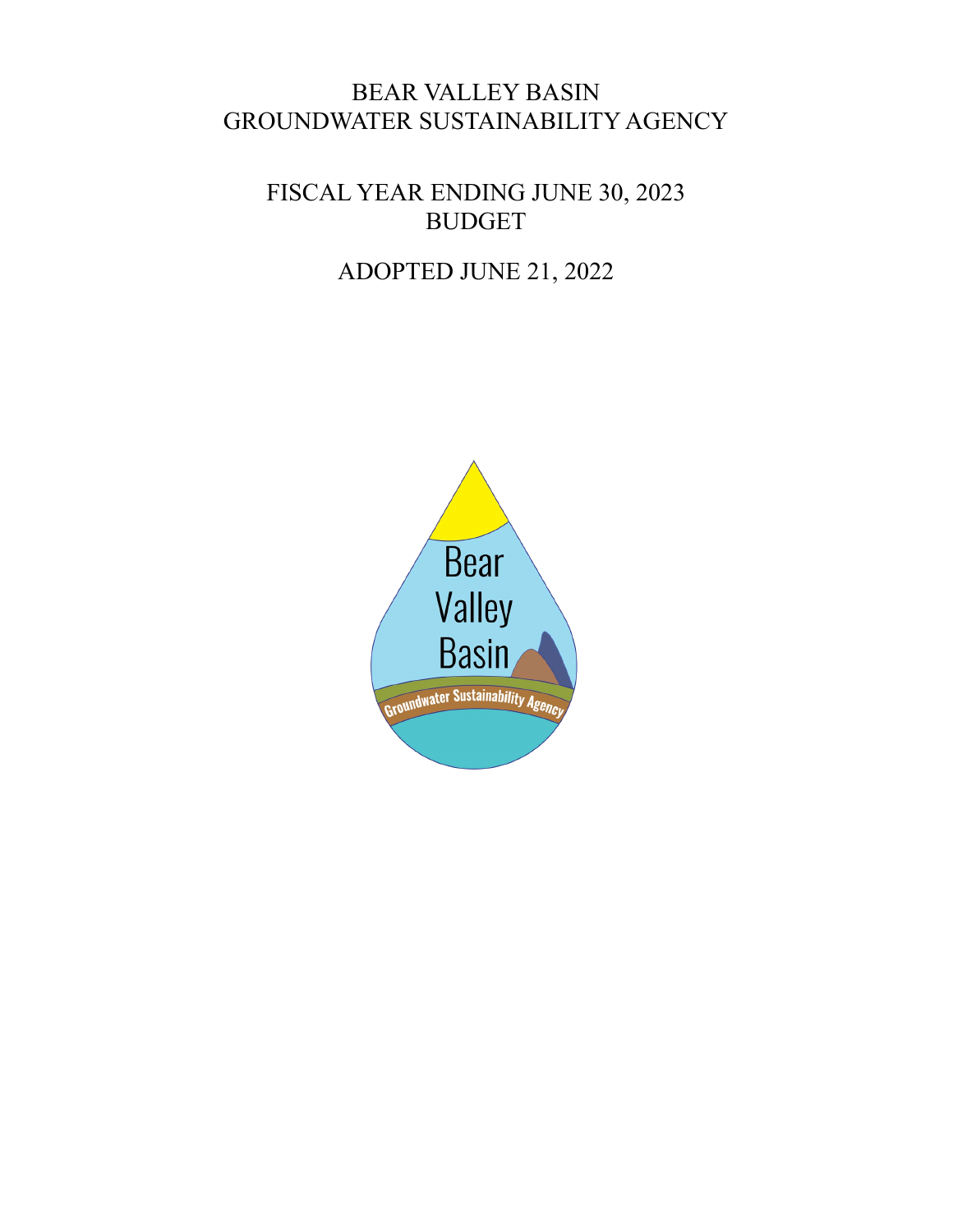

### **BEAR VALLEY BASIN GROUNDWATER SUSTAINABILITY AGENCY**

### **TABLE OF CONTENTS**

| <b>INTRODUCTION</b><br>Administrator's Message | <b>PAGE</b><br>$1 - 1$ |
|------------------------------------------------|------------------------|
| <b>CHANGE IN NET ASSETS</b>                    |                        |
| Overview of Revenue and Funding                | $2 - 1$                |
| <b>FUNDING SOURCES</b>                         |                        |
| <b>Member Contributions</b>                    | $3-1$                  |
| <b>Grants</b>                                  | $3 - 2$                |
| <b>EXPENDITURES</b>                            |                        |
| Summary                                        | $4-1$                  |
| <b>Administrative Spending Summary</b>         | $4 - 2$                |
| Replenish Big Bear Summary                     | $4 - 3$                |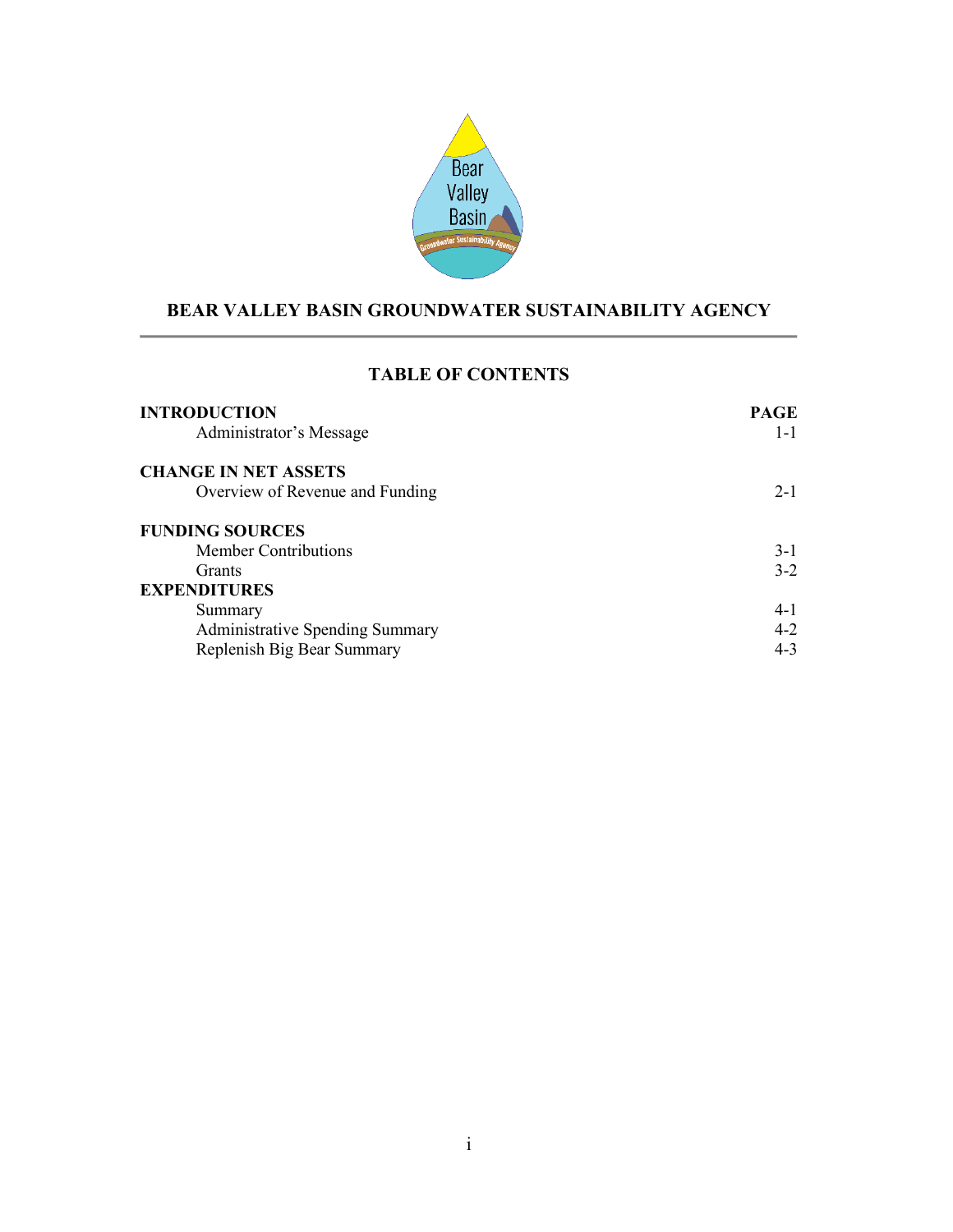

# Bear Valley Basin

## Groundwater Sustainability Agency

C/O City of Big Bear Lake, Department of Water Attention: Reginald A. Lamson PO Box 1929 Big Bear Lake, CA 92315

| DATE:        | June 21, 2022                     |
|--------------|-----------------------------------|
| TO:          | <b>Board of Directors</b>         |
| <b>FROM:</b> | Reginald A. Lamson, Administrator |
| RE:          | Fiscal Year 2022/23 Budget        |

In Fiscal Year 2022/23, the Bear Valley Basin Groundwater Sustainability Agency (BVBGSA) will continue to pursue the main objective to continue to support the efforts of the Replenish Big Bear Project.

### *Replenish Big Bear*

Replenish Big Bear (the Project) is a forward-looking water supply project that protects our community's water supplies well into the future. Upon completion it will supplement the Valley's essential water supplies with hundreds of millions of gallons of clean water each year.

The clean water produced through Replenish Big Bear will be used to enhance groundwater levels throughout the Valley and it will help support the area's unique and diverse fish and wildlife. Enhanced Lake water levels will support the community's recreation and tourism industry and keep Big Bear a great place to visit and live.

The member agencies (Big Bear Area Regional Wastewater Management Agency - BBARWA, Big Bear Municipal Water District - BBMWD, Big Bear City Community Services District - BBCCSD, and the City of Big Bear Lake, Department of Water and Power - BBLDWP) will continue to move the project through regulatory review and work toward obtaining funding so that the project will be both beneficial to and affordable for the community. In Fiscal Year 2019/20 BBARWA was awarded a grant for \$500,000 for Replenish Big Bear. A second BBARWA grant application for over \$4.5 million has been approved by the Department of Water Resources. This grant will reimburse member agencies for project planning costs.

In Fiscal Year 2018/19 each member agency pledged \$250,000 in funding for preliminary design and environmental services. In Fiscal Year 2019/20 an additional \$250,000 was pledged by each member agency. In Fiscal Year 2021/22 an additional \$100,000 was pledged by each member agency. As Fiscal Year 2021/22 draws to a close, funding from these pledges remains available to continue support for Replenish Big Bear and will be carried forward to, or otherwise reauthorized by the member agencies for use in Fiscal Year 2022/23. The above \$500,000 grant will provide \$125,000 reimbursement to each of the four member agencies.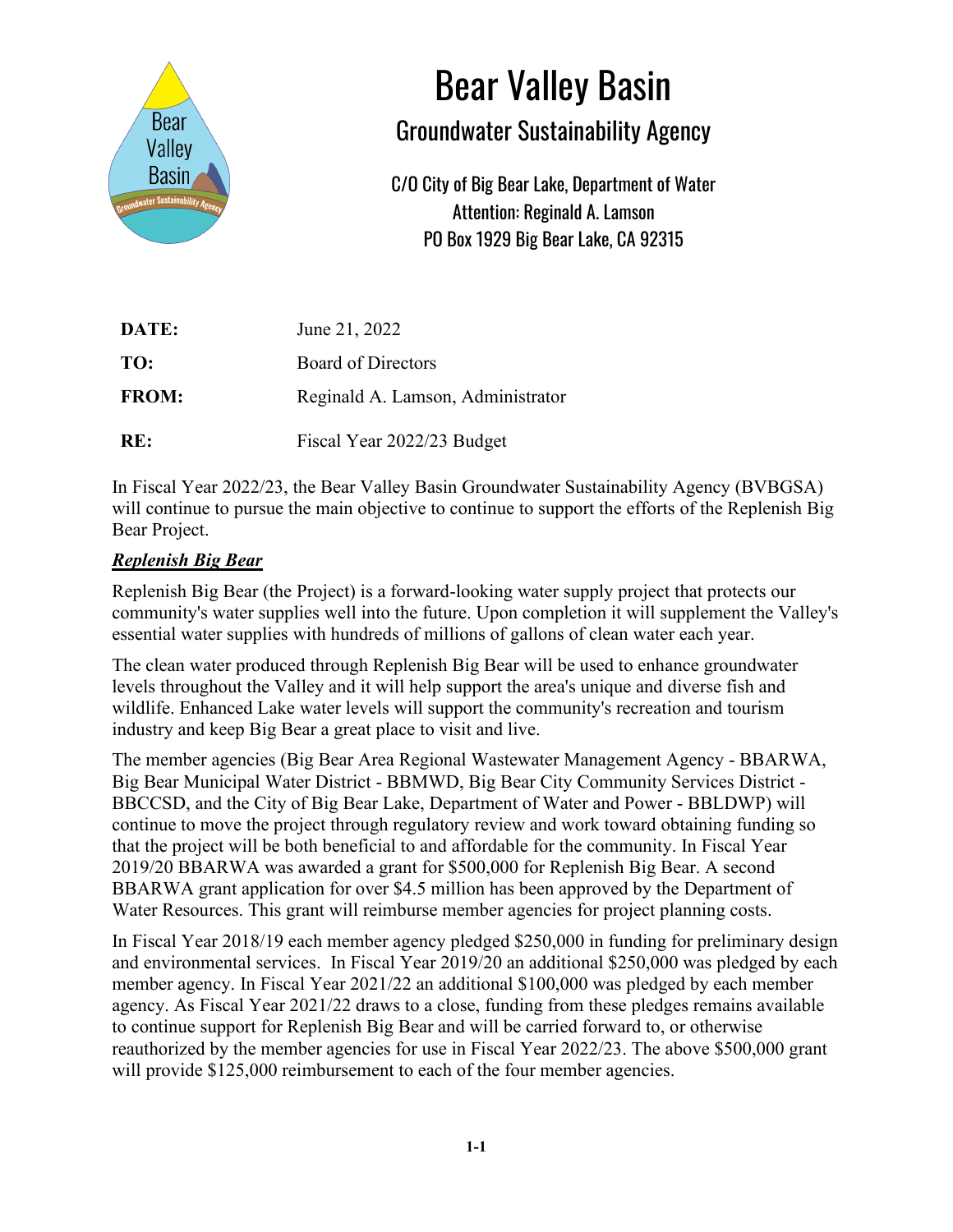### *Bear Valley Basin Groundwater Sustainability Plan*

The Bear Valley Basin Groundwater Sustainability Plan (the Plan) is a planning document that may facilitate obtaining future funding for Replenish Big Bear and complies with the Sustainable Groundwater Management Act (SGMA). The Plan is fully funded through a \$177,000 grant from the California Department of Water Resources under Proposition 1. BBLDWP has advanced the funding for the Plan and will be reimbursed with Prop 1 grant proceeds as those are received. The Plan is scheduled to be adopted on June 21, 2022. Funding was appropriated for the Plan in Fiscal Year 2019/20.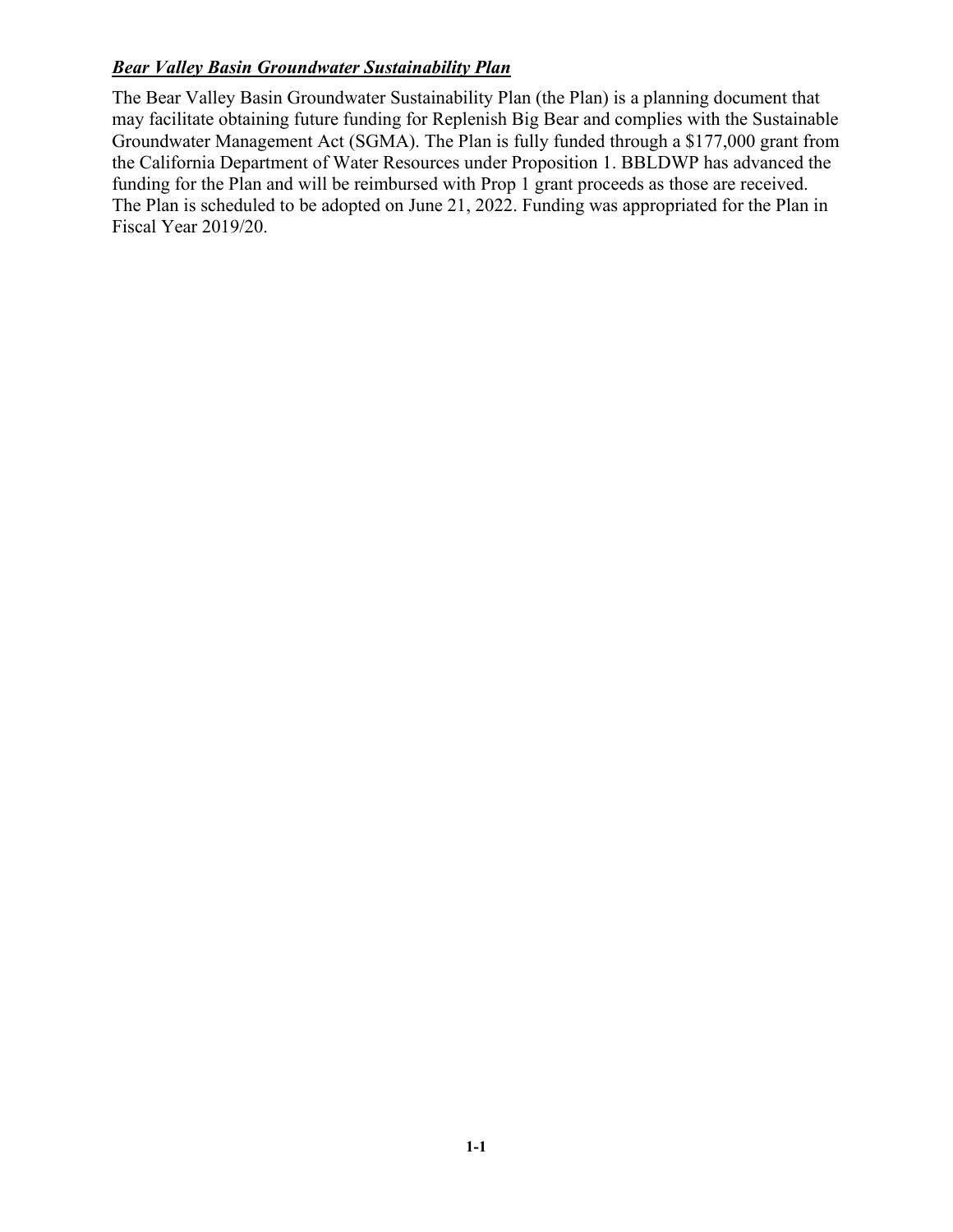| <b>CHANGE IN NET ASSETS</b>                        |                          |                          |                          |               |    | (A)                                          | (B)           | $(C)=(B)-(A)$ | (C)/(A) |                                   |
|----------------------------------------------------|--------------------------|--------------------------|--------------------------|---------------|----|----------------------------------------------|---------------|---------------|---------|-----------------------------------|
| Bear Valley Basin Groundwater Sustainabiliy Agency |                          |                          |                          |               |    |                                              | FY 2022-23    |               |         |                                   |
|                                                    |                          |                          |                          | FY 2021-22    |    |                                              |               |               |         |                                   |
|                                                    |                          | FY 2019-20               | FY 2020-21               | Adopted       |    | FY 2021-22                                   | Proposed      |               |         |                                   |
|                                                    | <b>FY 2018-19 Actual</b> | Actual                   | <b>Actual</b>            | <b>Budget</b> |    | Projected                                    | <b>Budget</b> | Change        | %       | Explanation                       |
| <b>Member Agency Contributions</b>                 | 311,616                  | 520,757                  | 7,559                    | 12,610        | -S | 10,208                                       | $12,164$ \$   | (446)         | $-4%$   | Administrative Reimbursements     |
|                                                    |                          |                          |                          |               |    |                                              |               |               |         | Grant expected to be fully earned |
| Grants                                             |                          | 87,389                   | 33,327                   |               |    | 56,285                                       |               |               | $-$     | by June 30, 2022                  |
| <b>Total Contributions and Revenues</b>            | 311,616                  | 608,146                  | 40,886                   | 12,610        |    | 66,493                                       | 12,164        | (446)         | $-1\%$  |                                   |
|                                                    |                          |                          |                          |               |    |                                              |               |               |         |                                   |
| Expenditures                                       | $(311,616)$ \$           | $(608, 146)$ \$          | $(40,886)$ \$            |               |    | $(12,610)$ \$ $(66,492.90)$ \$ $(12,164)$ \$ |               | 446           | $-1%$   |                                   |
|                                                    |                          |                          |                          |               |    |                                              |               |               |         |                                   |
| Change in Net Assets                               | $\overline{\phantom{0}}$ | $\overline{\phantom{a}}$ | $\overline{\phantom{a}}$ |               |    | $\overline{\phantom{0}}$                     |               |               | $- -$   |                                   |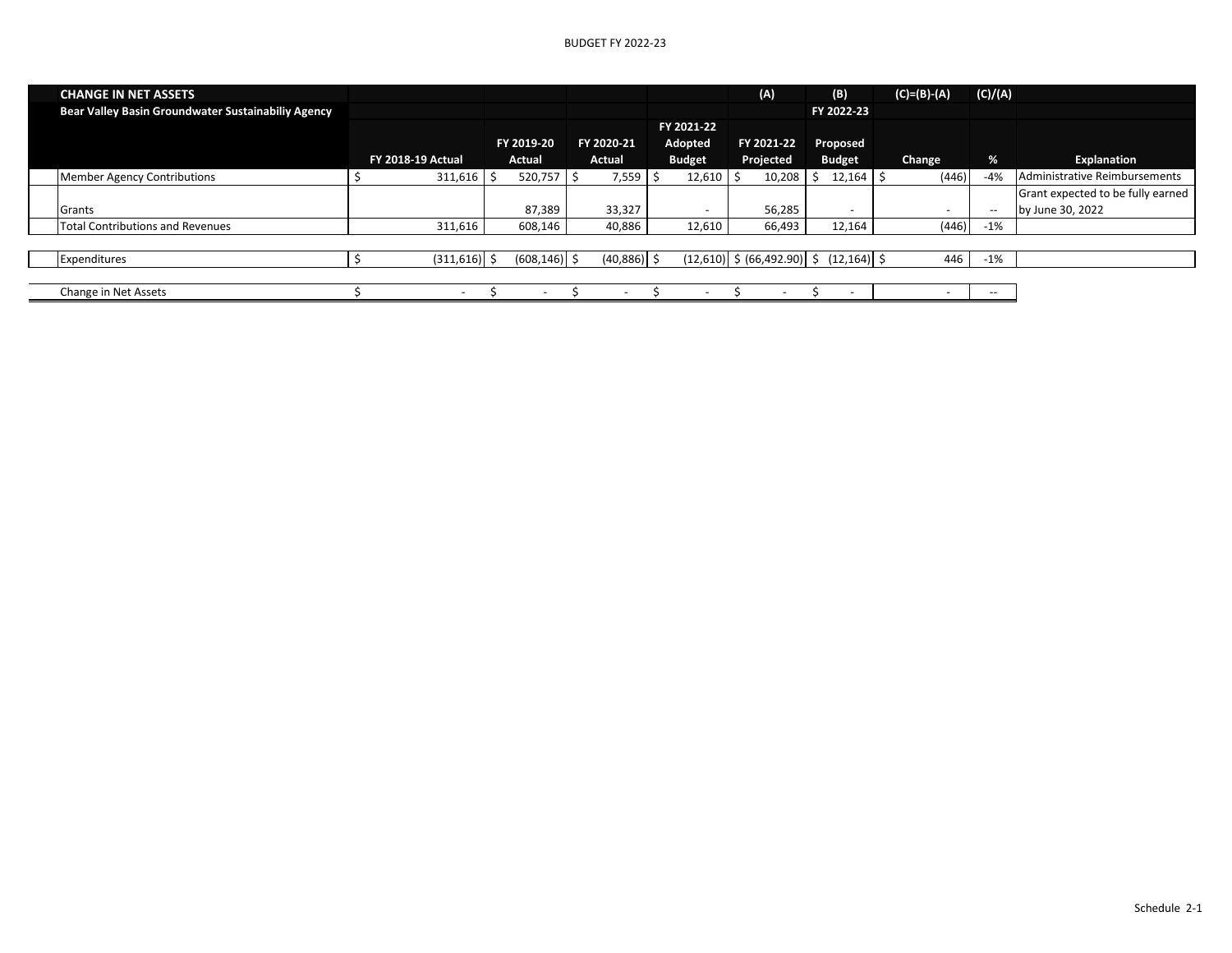|            | <b>CONTRIBUTIONS</b>                               |        |                |            |         |              |               |           | (A)        | (B)           | $(C)=(B)-(A)$ | (C)/(A) |                         |
|------------|----------------------------------------------------|--------|----------------|------------|---------|--------------|---------------|-----------|------------|---------------|---------------|---------|-------------------------|
|            | Bear Valley Basin Groundwater Sustainabiliy Agency |        |                |            |         |              |               |           |            | FY 2022-23    |               |         |                         |
|            |                                                    |        |                |            |         |              | FY 2021-22    |           |            |               |               |         |                         |
|            |                                                    |        | FY 2018-19     | FY 2019-20 |         | FY 2020-21   | Adopted       |           | FY 2021-22 | Proposed      |               |         |                         |
|            |                                                    | Actual |                | Actual     |         | Actual       | <b>Budget</b> | Projected |            | <b>Budget</b> | Change        | %       | Explanation             |
|            |                                                    |        |                |            |         |              |               |           |            |               |               |         | Share of administrative |
| 40-00-7910 | <b>BBLDWP</b>                                      |        | $103,066$   \$ |            | 172,511 | $1,890$   \$ | 3,215         |           | 2,552      | $3,041$   \$  | (174)         | -5%     | expenses                |
| 40-00-7911 | <b>BBMWD</b>                                       |        | 103,066        | 172,597    |         | 1,890        | 3,215         |           | 2,552      | 3,041         | (174)         | -5%     |                         |
| 40-00-7912 | <b>BBARWA</b>                                      |        | 103,066        |            | 2,972   | 1,970        | 2,965         |           | 2,552      | 3,041         | 76            | 3%      |                         |
| 40-00-7913 | <b>BBCCSD</b>                                      |        | 2,418          | 172,677    |         | 1,810        | 3,215         |           | 2,552      | 3,041         | (174)         | -5%     |                         |
|            | Totals                                             |        | $311,616$ \$   |            | 520,757 | 7,559        | 12,610        |           | 10,208     | 12,164        | (446)         | $-4%$   |                         |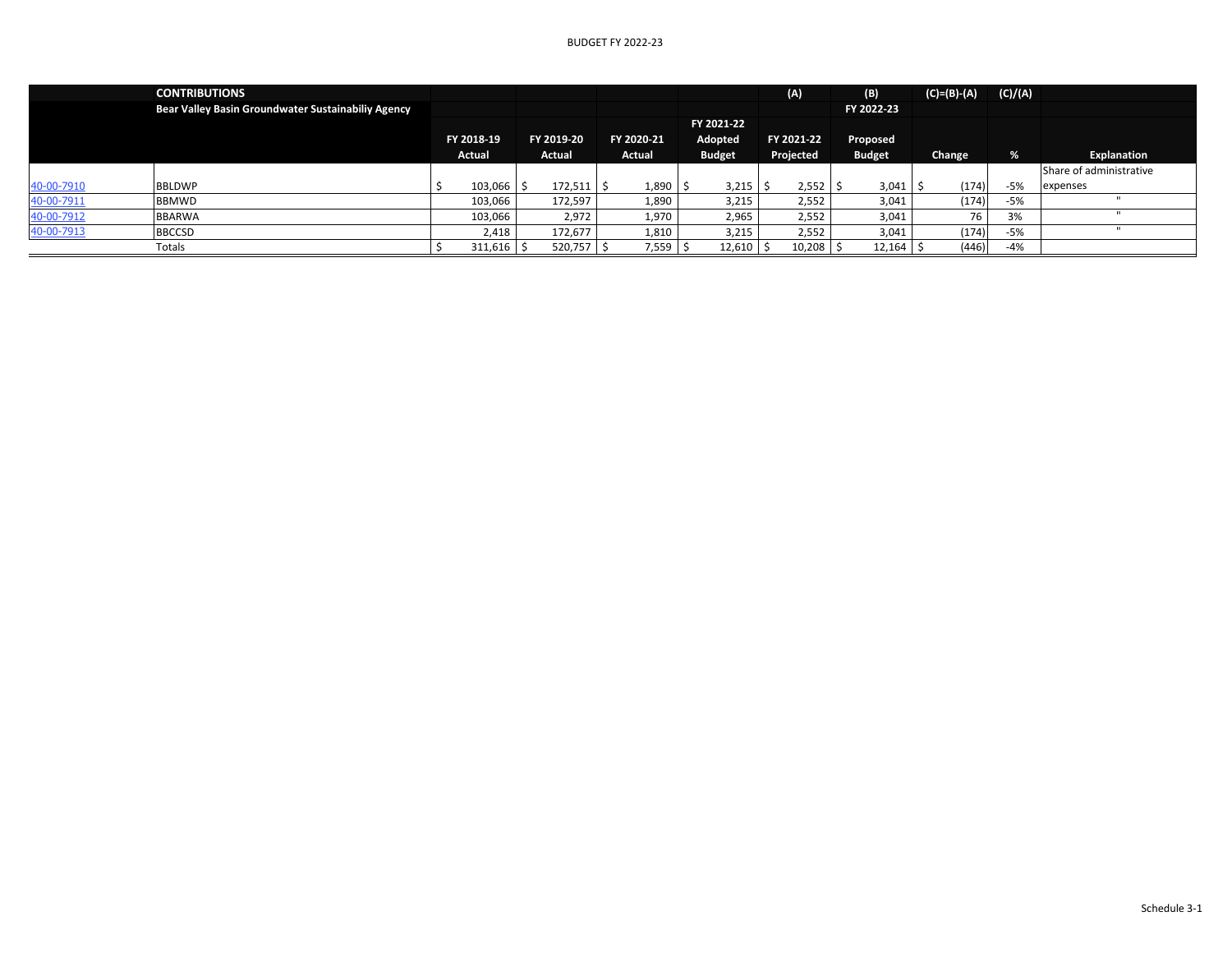| <b>REVENUES AND INFLOWS</b>                          |        |        |                                  |               | (A)        | (B)           | $(C)=(B)-(A)$ | (C)/(A) |                                      |
|------------------------------------------------------|--------|--------|----------------------------------|---------------|------------|---------------|---------------|---------|--------------------------------------|
| Bear Valley Basin Groundwater Sustainabiliy Agency   |        |        |                                  |               |            | FY 2022-23    |               |         |                                      |
|                                                      |        |        |                                  | FY 2020-21    |            |               |               |         |                                      |
|                                                      |        |        | FY 2018-19 FY 2019-20 FY 2020-21 | Adopted       | FY 2021-22 | Proposed      |               |         |                                      |
|                                                      | Actual | Actual | Actual                           | <b>Budget</b> | Projected  | <b>Budget</b> | Change        | %       | Explanation                          |
|                                                      |        |        |                                  |               |            |               |               |         | Grant expected to be fully earned by |
| 40-00-7505 Prop 1 - Ground water Sustainability Plan |        | 87,389 | 33,327                           |               | 56.285     |               |               | $- -$   | June 30, 2022                        |
| <b>Grants Receivable</b>                             |        |        |                                  |               |            |               |               | $- -$   |                                      |
| Totals                                               |        | 87,389 | 33,327                           |               | 56.285     |               |               | $- -$   |                                      |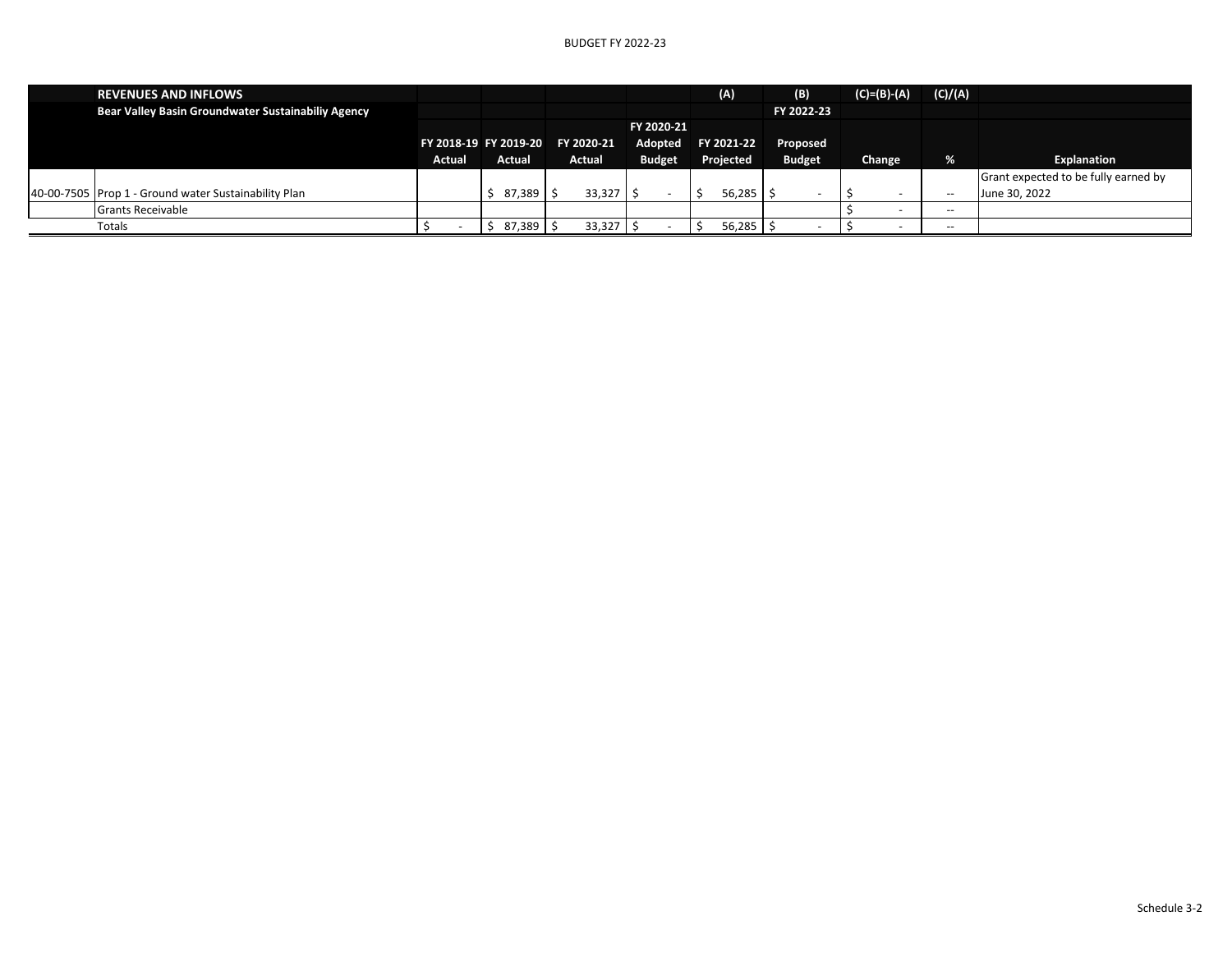| <b>EXPENDITURE SUMMARY</b>                         |  |                          |  |            |  |            |            |               |  | (A)                      |  | (B)           | $(C)=(B)-(A)$ | (C)/(A) |                                      |
|----------------------------------------------------|--|--------------------------|--|------------|--|------------|------------|---------------|--|--------------------------|--|---------------|---------------|---------|--------------------------------------|
| Bear Valley Basin Groundwater Sustainabiliy Agency |  |                          |  |            |  |            |            |               |  |                          |  | FY 2022-23    |               |         |                                      |
|                                                    |  |                          |  |            |  |            | FY 2021-22 |               |  |                          |  |               |               |         |                                      |
|                                                    |  |                          |  | FY 2019-20 |  | FY 2020-21 |            | Adopted       |  | FY 2021-22               |  | Proposed      |               |         |                                      |
| Department                                         |  | <b>FY 2018-19 Actual</b> |  | Actual     |  | Actual     |            | <b>Budget</b> |  | Projected                |  | <b>Budget</b> | Change        | %       | Explanation                          |
| 1 Administration                                   |  | 9,673                    |  | 108,727    |  | 40.886     |            | 12,610        |  | 66,493                   |  | 12.164        | (446)         | $-4%$   | Legal, Audit and miscellaneous costs |
| 2 Replenish Big Bear                               |  | 301,943                  |  | 499.418    |  |            |            |               |  | $\overline{\phantom{0}}$ |  |               |               | $- -$   |                                      |
| Totals                                             |  | $311,616.00$ S           |  | 608,146    |  | 40,886     |            | 12,610        |  | 66,493                   |  | 12,164        | (446)         | $-4%$   |                                      |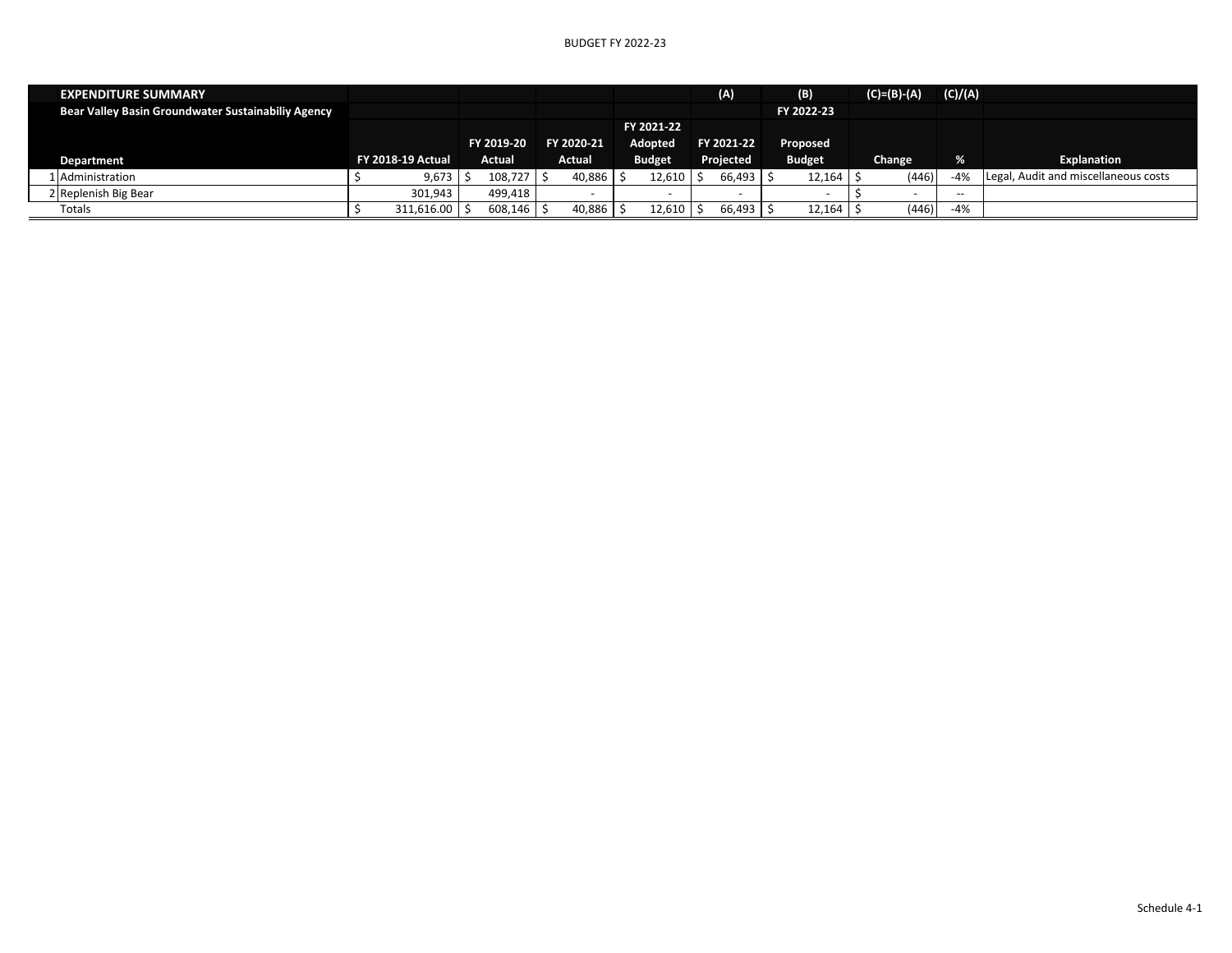|                        |                                                    |            |                                 |            |                          | (A)        | (B)                      | $(C)=(B)-(A)$            | (C)/(A)                  |                             |
|------------------------|----------------------------------------------------|------------|---------------------------------|------------|--------------------------|------------|--------------------------|--------------------------|--------------------------|-----------------------------|
|                        | Bear Valley Basin Groundwater Sustainabiliy Agency |            |                                 |            |                          |            | FY 2022-23               |                          |                          |                             |
|                        |                                                    |            |                                 |            | FY 2021-22               |            |                          |                          |                          |                             |
|                        |                                                    | FY 2018-19 | FY 2019-20                      | FY 2020-21 | Adopted                  | FY 2021-22 | Proposed                 |                          |                          |                             |
|                        | <b>Administration</b>                              | Actual     | Actual                          | Actual     | <b>Budget</b>            | Projected  | <b>Budget</b>            | Change                   | %                        | Explanation                 |
|                        | 40-98-6114 Office Supplies/Printing                | 254        | ı s<br>$\overline{\phantom{0}}$ |            |                          |            |                          | $\overline{\phantom{0}}$ | $\overline{\phantom{a}}$ |                             |
|                        | 40-98-6315 Computers/Software                      |            | 1,600                           |            | $\overline{\phantom{a}}$ |            |                          |                          | $- -$                    |                             |
|                        | 40-98-6335 Bank Charges and miscellaneous fees     | 3,243      | 4,053                           | 3,571      | 3,800                    | 3,783      | 4,104                    | 304                      | 8%                       | Based upon current trends   |
| 40-98-6386 Insurance   |                                                    |            |                                 |            | 2,000                    | 1,688      | 2,000                    | $\overline{\phantom{a}}$ | 0%                       | <b>ACWA JPIA estimate</b>   |
|                        | 40-98-6400 Professional Services                   |            | 87,389                          | 33,327     | $\overline{\phantom{a}}$ | 56,285     |                          |                          | $- -$                    |                             |
|                        | 40-98-6480 Professional Services - Audit           | 3,900      | 3,910                           | 3,988      | 4,260                    | 4,260      | 4,260                    | $\overline{\phantom{a}}$ | 0%                       | Based upon current contract |
|                        | 40-98-6485   Professional Services - Legal         | 2,276      | 2,629                           |            | 1,750                    | -          | 1,000                    | (750)                    | -43%                     | <b>Estimated provision</b>  |
|                        | 40-98-6486 Legal Fees - GSA                        |            | 9,066                           |            | $\overline{\phantom{a}}$ |            |                          |                          |                          |                             |
| 40-98-6910 Advertising |                                                    |            | 80                              |            | $\overline{\phantom{0}}$ |            | $\overline{\phantom{0}}$ | $\overline{\phantom{a}}$ | $\sim$ $\sim$            |                             |
|                        | 40-98-6927 Memberships, Due and Subscriptions      |            |                                 |            | 800                      | 477        | 800                      |                          |                          | <b>ACWA Membership</b>      |
|                        | Totals                                             | $9,673$ \$ | 108,727                         | 40,886     | 12,610                   | 66,493     | 12,164                   | (446)                    | $-4%$                    |                             |